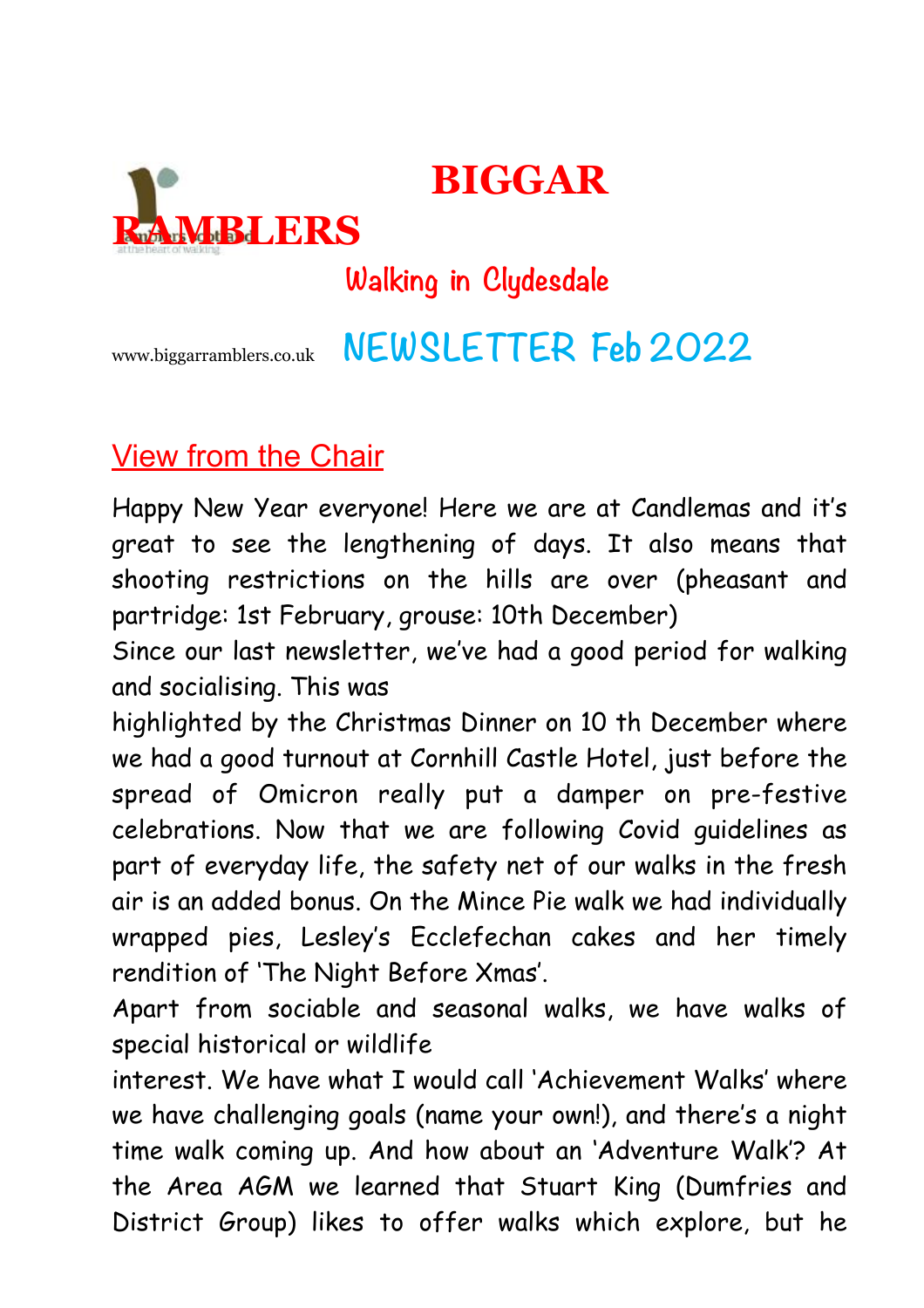wanted to know from John Nicholls, the speaker from Ramblers HQ, how he could still offer these and complete a satisfactory Risk Assessment? The answer is that the Risk is assessed prior to the walk based on local knowledge and map reading. Sounds good to me. We look forward to all sorts – especially with new walk leaders very successfully stepping into role. Thank you!

Our big event this year is the Clyde to Solway Area Gathering which Biggar is hosting on 30 th July, using The Elphinstone Hotel as a base. Biggar looks forward to hosting members of the other three groups (Dumfries and District, Clyde Valley, and South Lanarkshire Older Walkers (SLOW)) to share walks during the day and enjoy a buffet and a guest speaker from SARDA (Search and Rescue Dogs Assn) in the evening. Details will come out at the end of March.

At National level we have The Scottish Council meeting in March for which we are invited to register for all or part. You'll see there's an interesting talk on re-wilding on

4 th March. And we've to keep abreast of Ramblers rebranding, which means new badges/caps/ tee shirts!

As we get back into the rhythm of 4 month walk programmes we had before lockdown

disturbances, you'll be pleased to hear that the Committee is planning a Weekend Away in September. Watch out for news from the Social Secretary!

And finally, don't forget the Ramblers library has maps and books available to borrow. We look forward to seeing you on a walk soon.

*Es*th*er Daborn,* Chair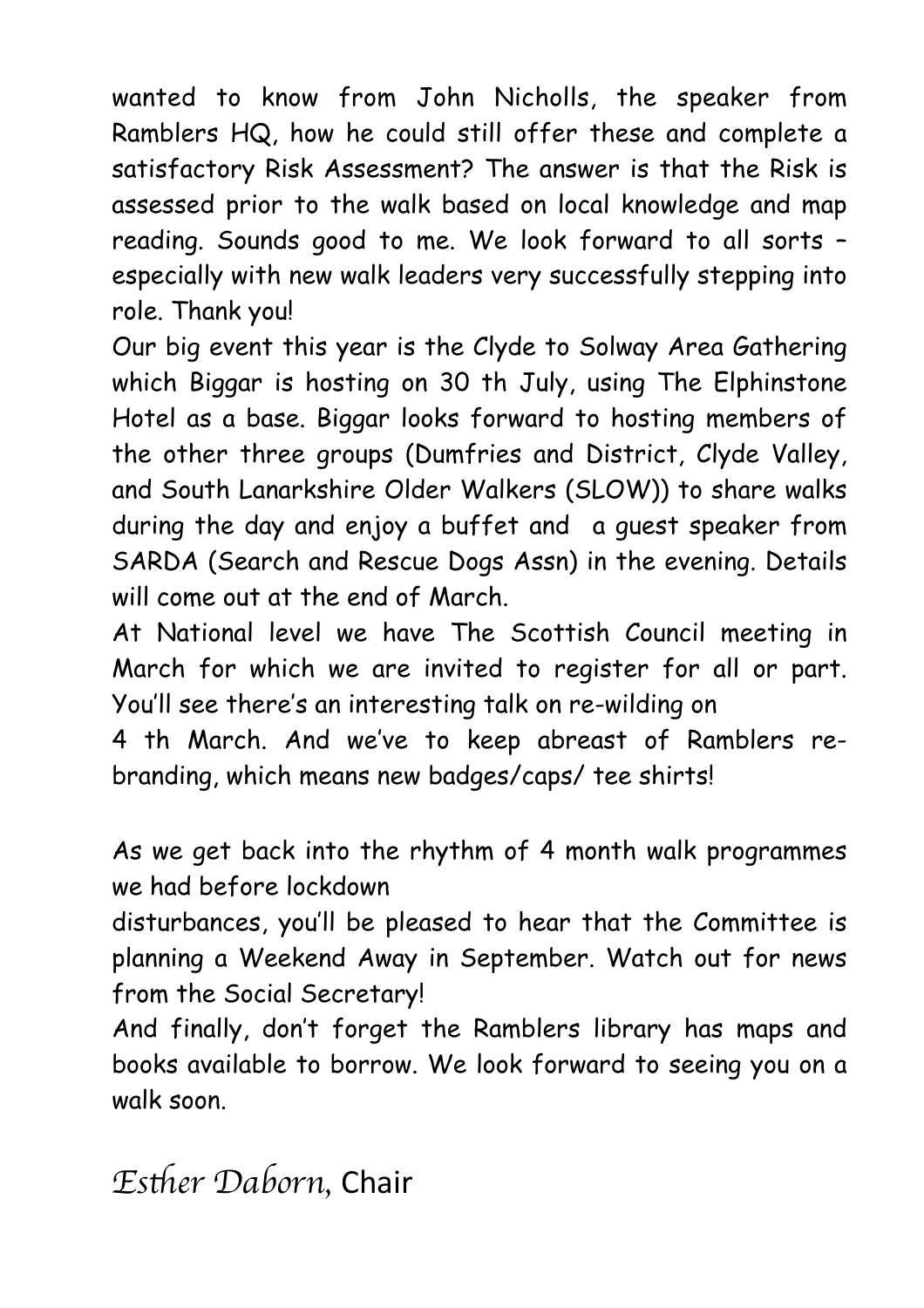#### MY FIRST MUNRO



I go back a long time to my first attempt of a Munro (a Scottish mountain over 3,000 feet) and it was when I was in year 3 at Dumbarton Academy and we had a day out at Rowardennan. The foolhardy amongst decided to attempt 'The Ben' as we knew it. I was in school uniform and with a plastic Mac and in pouring rain set out, didn't get far, the coat tore and I and many others returned to Rowardennan.

Some 10 years later, better equipped, along with my friend (later my best man) and accompanied by girl-friends had a wonderful sunny day and reached the summit with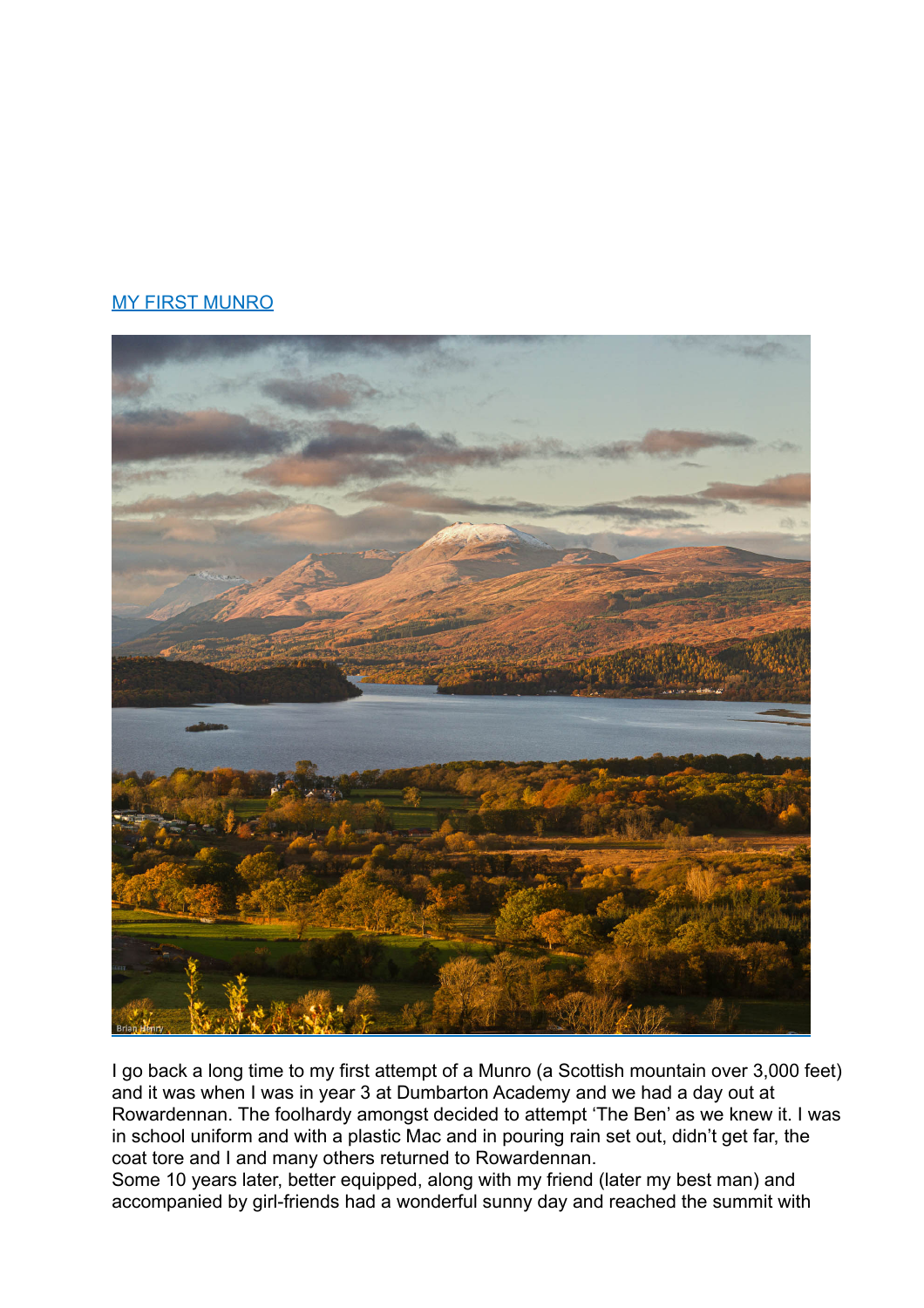fantastic views all around. I do remember comments about the number of people reaching the top wearing the equivalent of flip-flops and shorts.

It was not until 2012 after a discussion on one of our rambles that I ventured back to Ben Lomond. I had made the decision I would lead the group one day but not having been there for over 40 years needed to do a recce. I walked with Paisley Ramblers who had included it on their programme and they showed me a better way to the top.

Before I could lead Biggar Ramblers our local U3A were having a weekend near Loch Lomond and asked if I would lead the serious walkers; I did. Then 3 months later I led our group.

The U3A group went up and down the so-called 'Tourist Route' but Biggar took the more scenic Ptarmigan route. Unfortunately the weather was not ideal even though it was dry. Ben Lomond is back on the programme and it will be a Grade B+. It will be a pleasure to lead some of you on this mountain and perhaps it will be a first for some of you as it was for me.

If it is of interest to you my 2 nd and 3 rd Munros were the two at the ends of the Aonach Eagach ridge above Glencoe !

Brian Henry

### 'Social' media?

There are always a range of on line events hosted by the Ramblers Association of Scotland, which any member can join.

I chose one hosted by Danny Carden, entitled Social Media Workshop on 25/11/21. There were attendees from all over Scotland, and all had varying degrees of knowledge to impart, some using several sources of social media within their clubs, and some not using any. We mostly talked about the use of the 4 main platforms – Facebook, Twitter, Instagram and Youtube.

One suggestion from the host was that when using Facebook, as we do in Biggar Ramblers, we use a Facebook 'page' rather than a 'group' because a page is public, whereas a group is limited to only members. Not sure I was with him on that one, as surely we would only want our members to view the posts? his idea was that if it were public, we may attract more members.

It was also suggested that we use our platforms for 'human interest' giving information of local interest and advertising local events as well as notifying our members of any anniversaries, milestones, facts and stats within the group.

There was a discussion about using video within our social media, and it was interesting to hear some of the other groups use very low tech stuff, whereas others use editing tools such as 'Splice' to create a much more refined finished article.

Another suggestion was to ask walk leaders to post photos from their recce in order to encourage others to go on the upcoming walk (something I've done a few times).